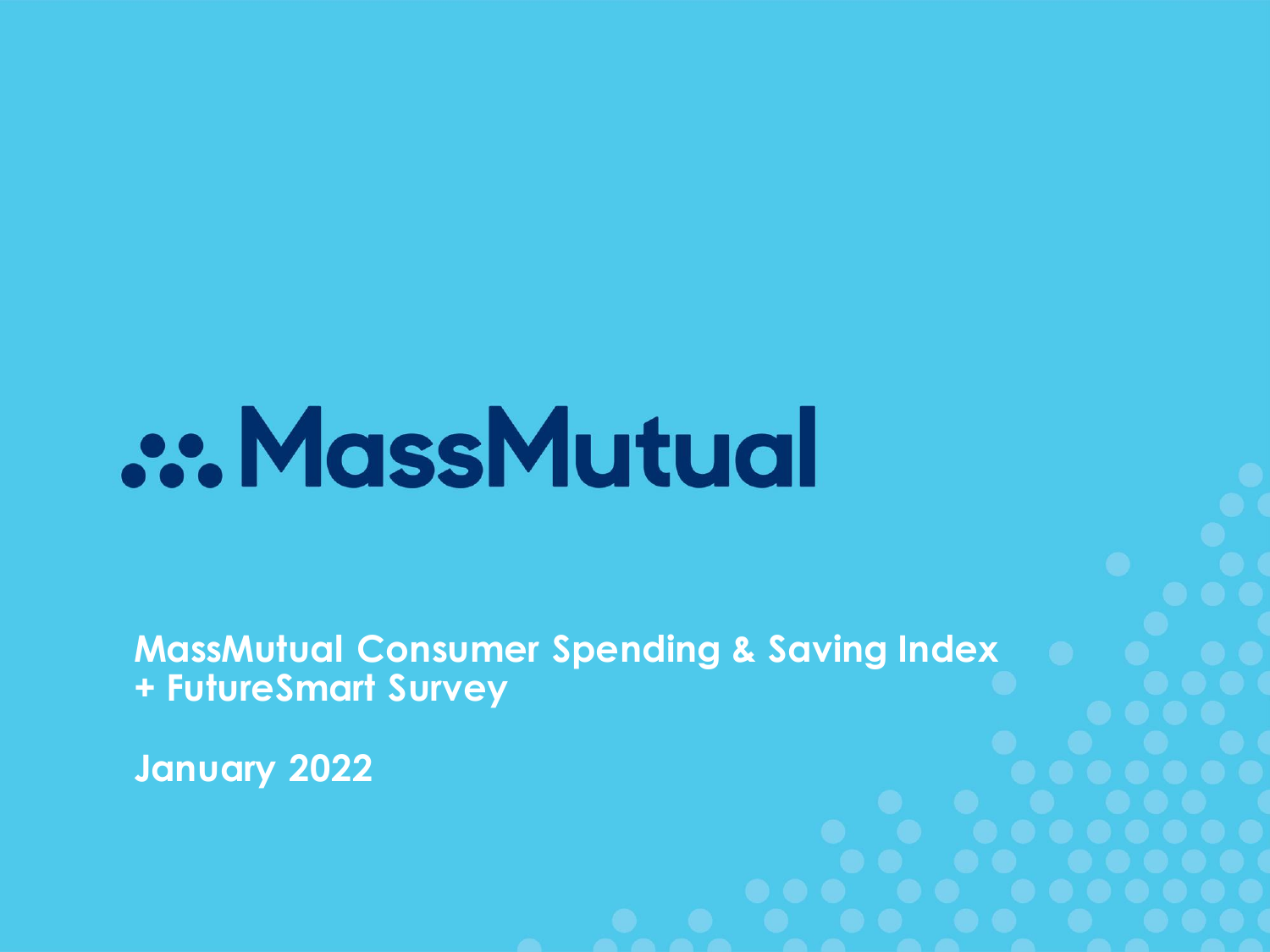#### **About This Study**

- **●** Commissioned by Massachusetts Mutual Life Insurance Company (MassMutual), this research was conducted online by PSB from December 10-13, 2021, among a nationally representative sample of 1,000 U.S. adults ages 18+.
- **●** Results are split into two categories:

Questions on financial concerns and behavior

Questions based on **FutureSmart**<sup>SM</sup> curriculum for middle and high school students

#### **About FutureSmart**

- **●** FutureSmart is a MassMutual Foundation national initiative that brings critical financial education to middle and high school students, families, and educators.
- **●** For more information, please visit:<https://futuresmart.massmutual.com/en/>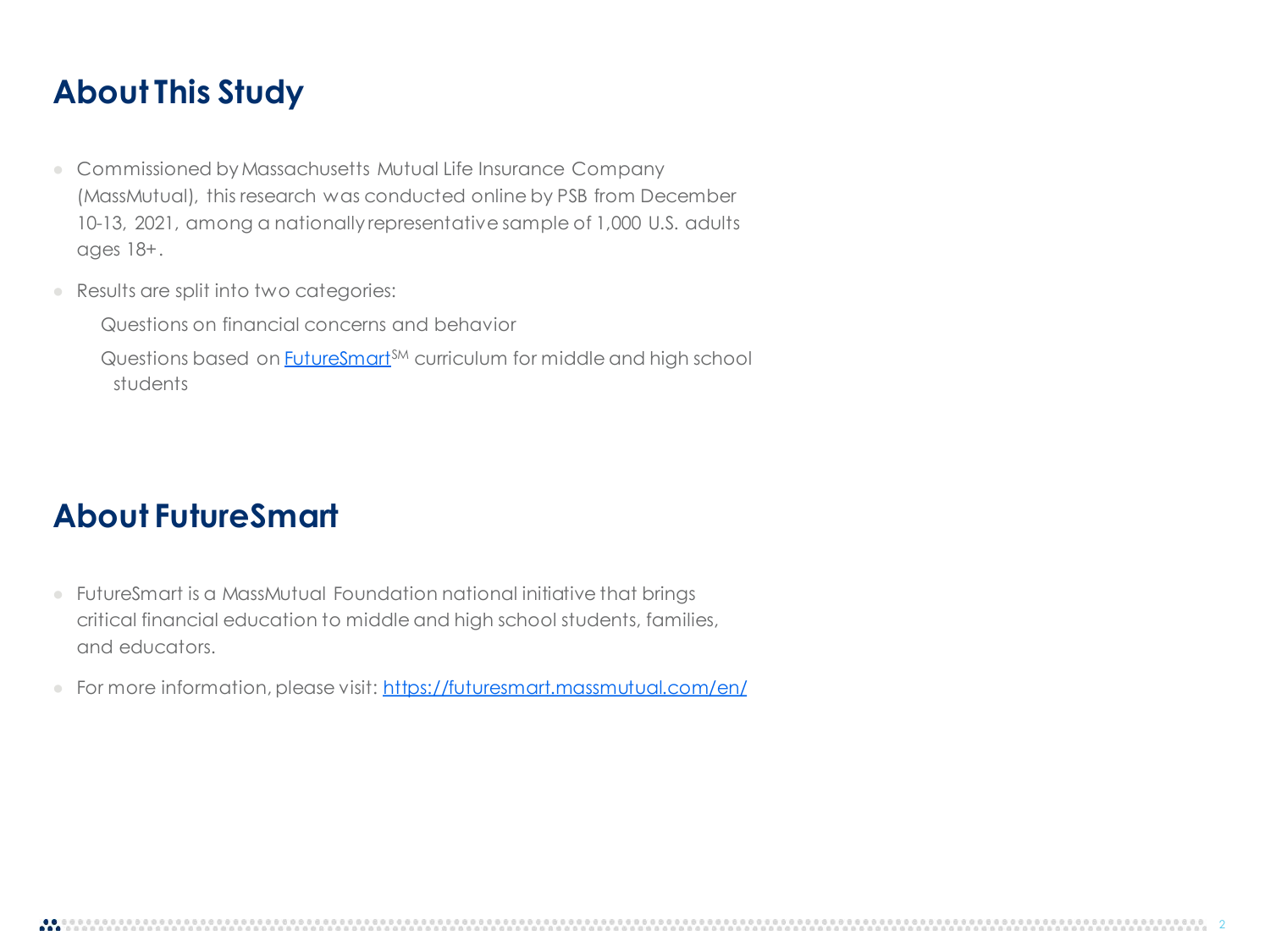### .:. MassMutual

**Results: 2022 Financial Concerns and Behavior**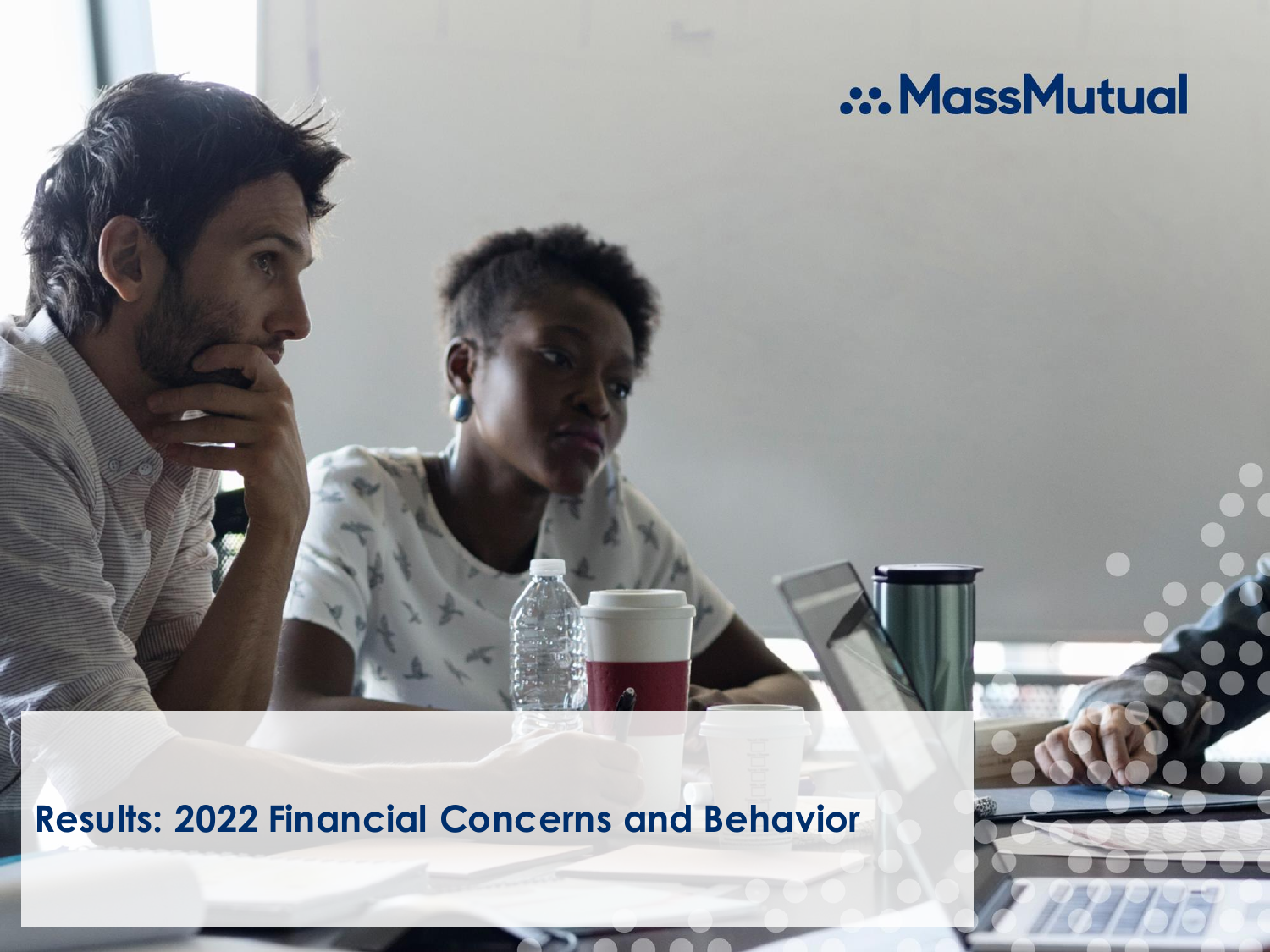#### **The pandemic has had a major impact on Americans' financial situation with nearly 3 in 4 Americans (73%) saying their financial situation has changed since the start of the pandemic**

**Question: How has your financial situation changed compared to the start of the pandemic?**

- **● 9 in 10 Millennials and a similar share (88%) of Gen Z say their financial situation has changed. But while the top changes among Millennials are increased debt (34%) and increased spending (30%), the top changes among Gen Z are saving more (36%), spending less (31%), and feeling more financially independent (24%). Of note:**
	- **● Women are more likely to indicate they increased their debt (23% vs 13% male).**
	- **● Gen Z is more likely to say they are saving more (three times more than Gen X)**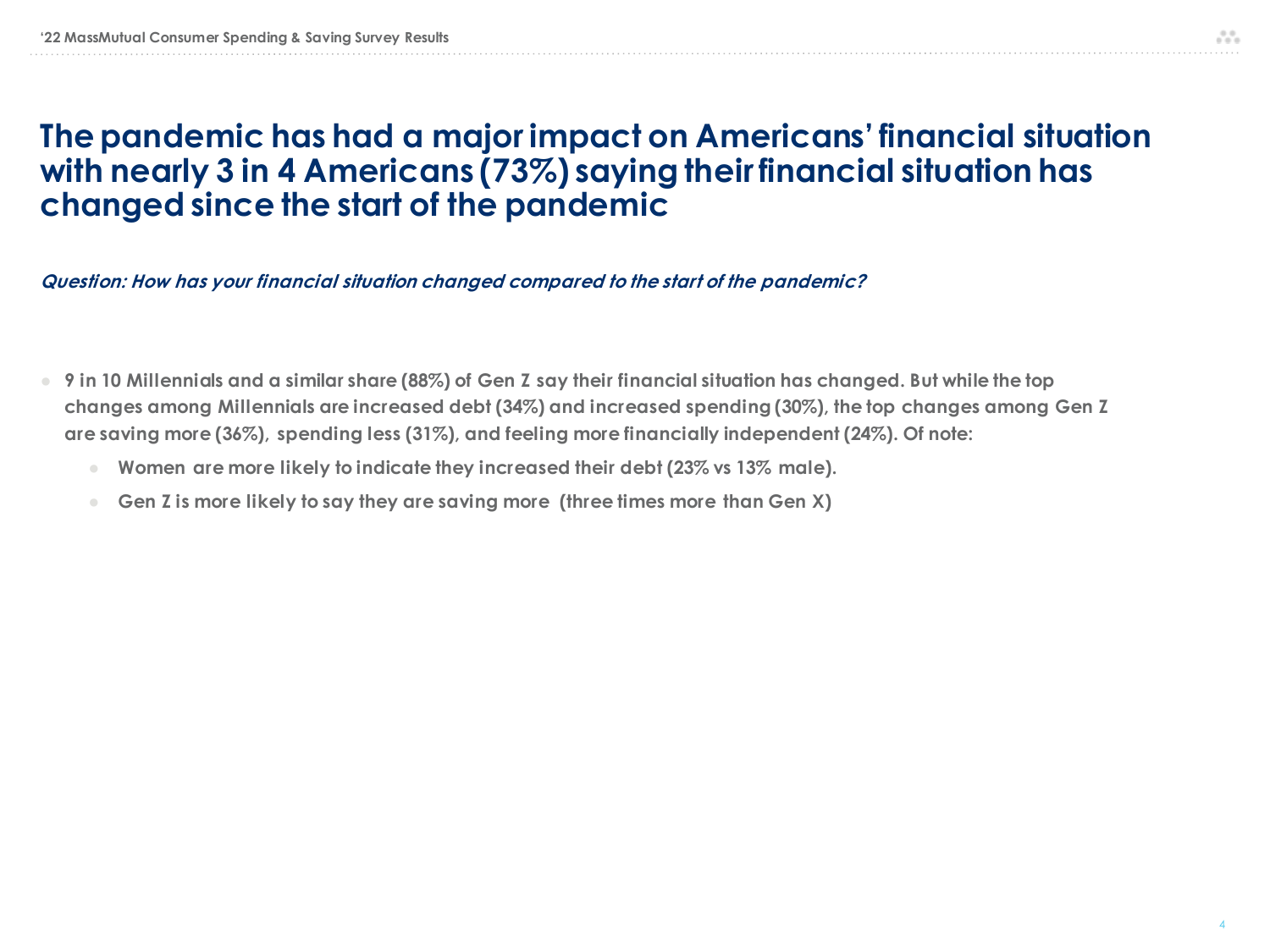#### **COVID and the current economic climate has a mixed impact on Americans' short-term financial outlook and future planning**

**Question: How has COVID and the current economic climate affected your short-term financial outlook?**

- **● While 44% of US adults say their short-term financial outlook has stayed the same, 36% say it has changed for the worse as a result of COVID and the current economic climate.**
	- **● Gen Z and Millennials are more likely than other age groups to say it has changed for the better (22% and 21%).**
	- **● Women are more likely than men to say their short-term financial outlook has changed for the worse (40% among women, 32% among men).**
	- **● Only 5% of US General Population (GP) started a new retirement account (only 9% for Gen Z and Millennials respectively) – the two age groups most likely to start retirement planning with the longest time horizon.**
	- **● Only 9% started an emergency fund (12% of Gen Z and 15% of Millennials) – the two age groups most vulnerable to short term money swings.**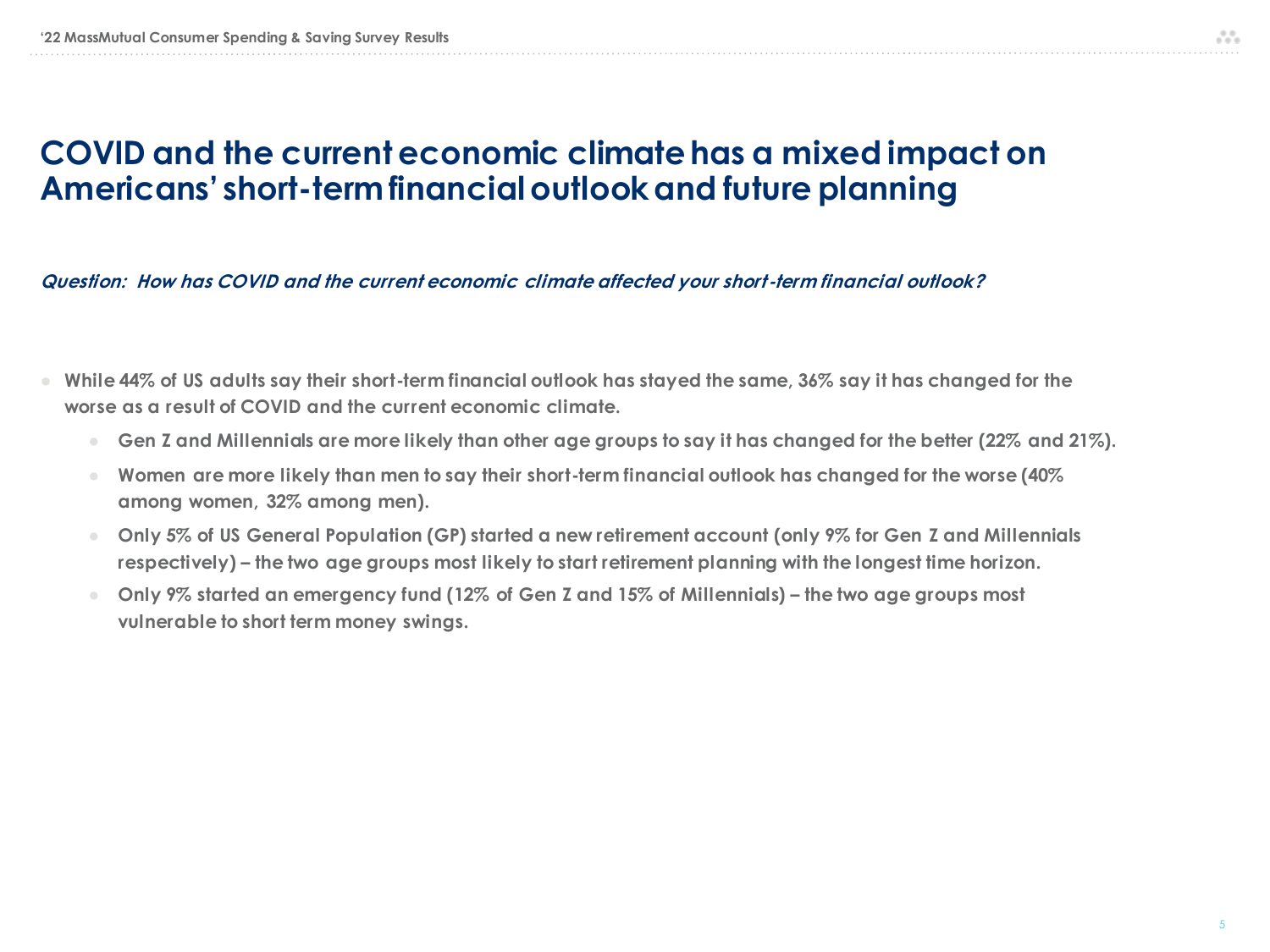#### **Inflation is a top concern in both short- and long term-planning (i.e. retirement)**

**Question: What effect, if any, do you expect inflation to have on your financial planning?**

- **● 63% of US General Population think it'll have a negative impact on their financial planning, with 26% reporting a "very negative effect." Interestingly, 27% of Millennials say it will have a positive effect (vs. 19% Gen X and 6% Baby Boomers).**
	- When it comes to saving for retirement: 21% of Americans say inflation is their biggest concern about saving for **retirement (the highest performing reason, vs. the next two: not having money to invest in retirement savings (13%) and the volatility of the market (11%).** 
		- **● This is especially true for Baby Boomers (31%) say it's their biggest concern.**
	- **● Other worries are not having money to invest in retirement savings (13%), the volatility of the market (11%), and not knowing how much is needed for retirement (10%).**
	- **● Interestingly enough, 49% of US General Population reported "inflation will have a bigger impact on my finances than the Omicron variant."**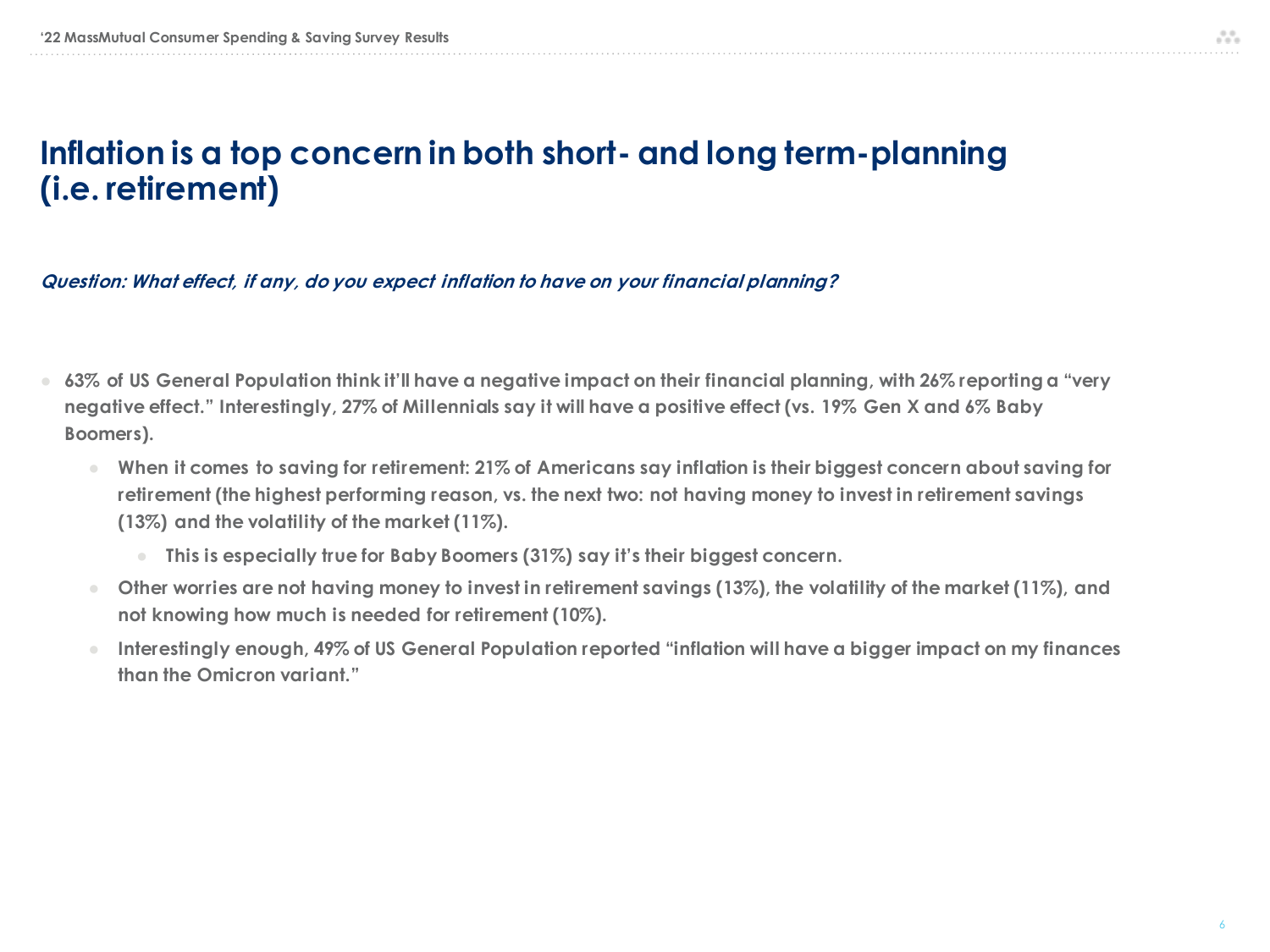#### **The Omicron variant has caused Gen Z to rethink their financial plan (29% reporting a change in thinking/strategy) compared to other age groups, taking several notable actions to help harden their financial futures**

**Question: Has the latest COVID-19 variant, the Omicron variant, caused you to rethink your current financial plan?**

- **● 45% plan to start an emergency fund (+9% from the next highest, Millennials and +13% from US General Population)**
- **● 52% plan to put more money into savings (+17% from the next highest, Gen X and +18% from US General Population)**
- **● 45% plan to spend less money on expenses (+12% from the next highest, Gen X and +12% from US General Population)**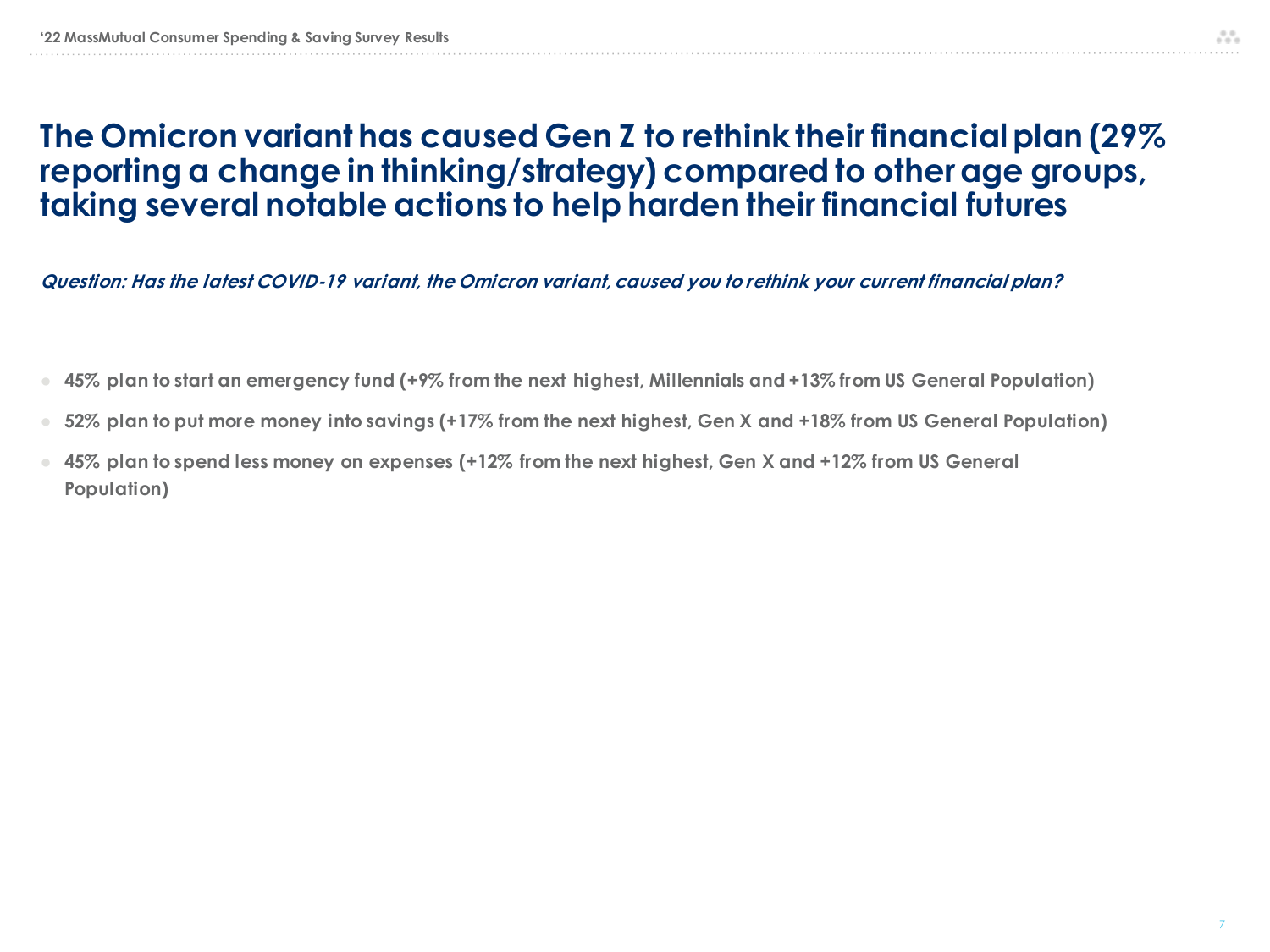#### **COVID is forcing Americans to rethink their retirement age**

**Question: How has the Omicron variant caused you to rethink your current financial plan?**

- **● As a result of the COVID pandemic and current economic climate, more than 1 in 4 Millennials (28%) plan to retire later.**
- **● Compared to US General Population, Millennials are twice as likely to say they plan to retire later as a result of COVID and the current economic climate (28% vs 14%).**
- **● Among the 7% of Americans who plan to retire earlier, nearly 2 in 5 (38%) say it is because they do not feel comfortable returning to the workforce with COVID. This is slightly more than the share who say it is because they have the financial resources needed to retire early (35%).**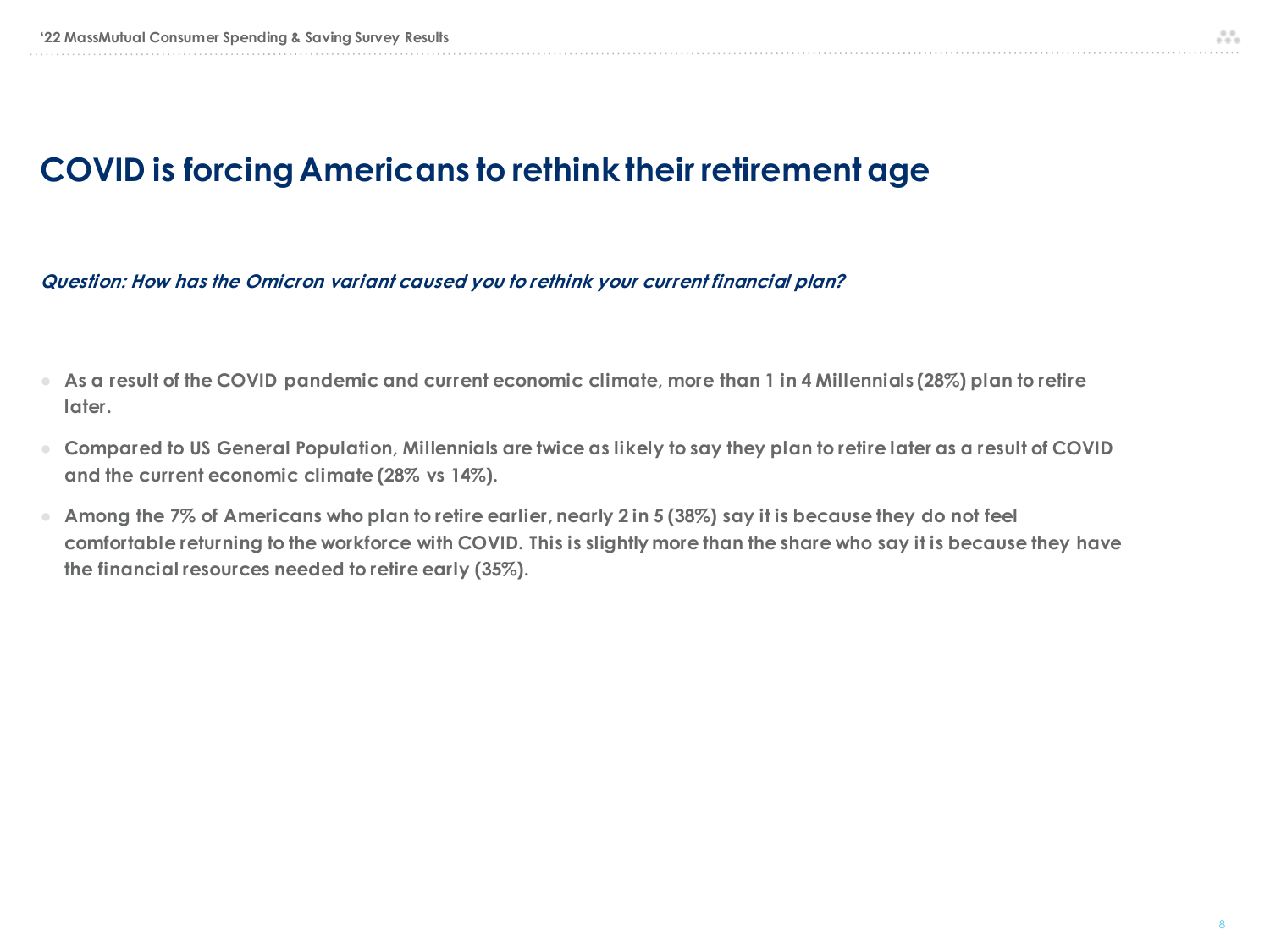

### **Results: FutureSmart / Financial Education**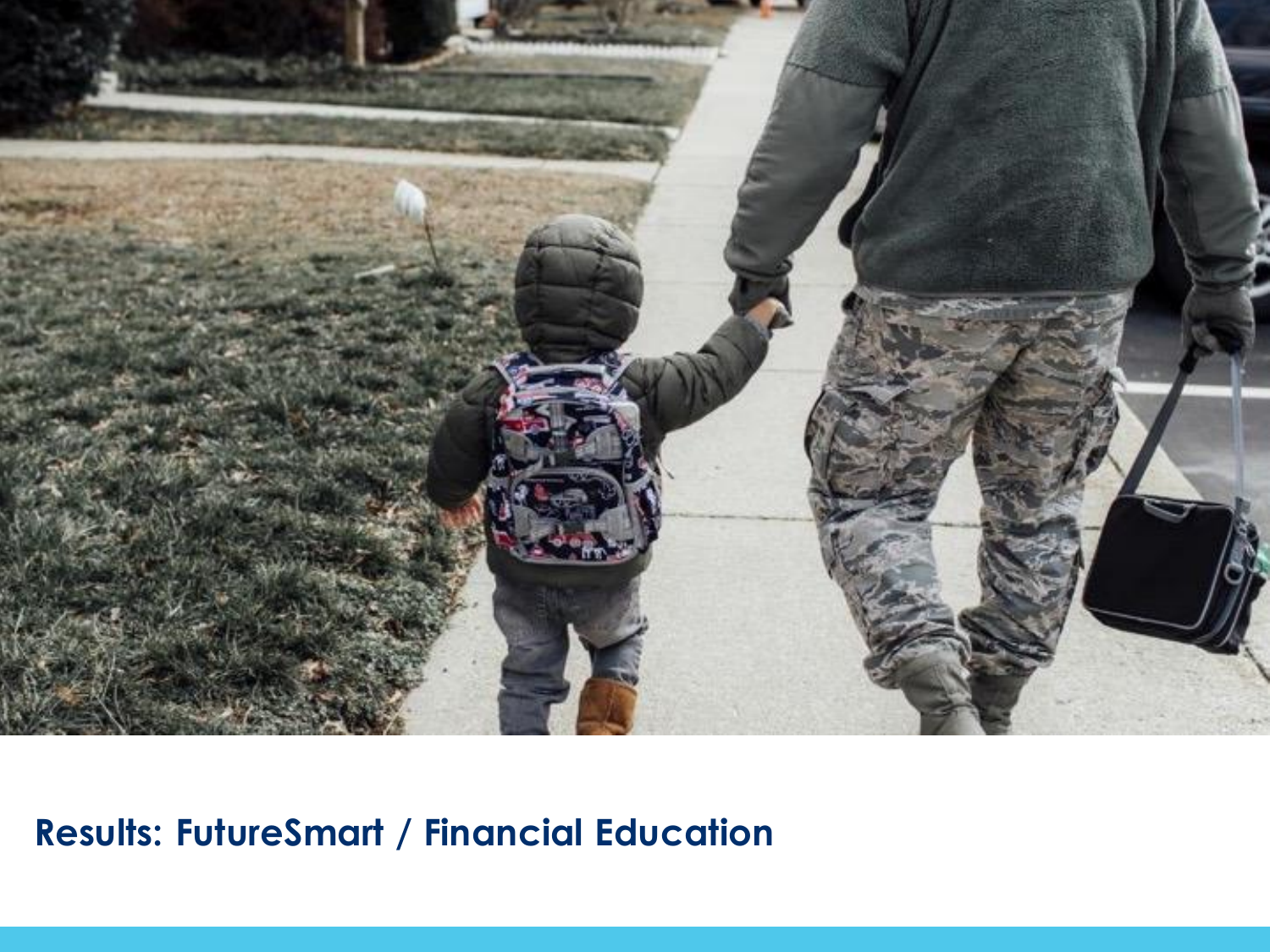#### **Questions**

*The following five questions from the survey were taken verbatim from the MassMutual Foundation FutureSmart curriculum to quiz different generations and genders on how well their knowledge compares to the financial curriculum available to 8th graders.*

Questions from the FutureSmart curriculum include:

- **1. What factor has the biggest impact on a credit score?**
	- Hav ing a v ariety of types of credit
	- Your history of making payments on time
	- **The number of years that you have used credit responsibly**
	- The amount of money you owe on your credit cards
- **2. Which of the following statements is TRUE?**
	- Applying for sev eral credit cards in one year can help increase your credit score.
	- People with low credit scores are usually low-risk borrowers.
	- **The longer you use credit responsibly, the higher your credit score will be.**
	- Paying off your entire credit card balance can lower your credit score.
- **3. Aaron wants to open a saving account. Which account will grow his money the most?**
	- **Account 1: Interest rate 2%, interest compounded daily.**
	- Account 2: Interest rate 1%, interest compounded daily.
	- Account 3: Interest rate 2%, interest compounded monthly.
	- Account 4: Interest rate 1%, interest compounded annually.
- **4. Which of the following is NOT true of a budget?**
	- Budgets include both expenses and income
	- A budget can include donations to charities
	- Budgets help you plan how to spend money you earn or receiv e
	- **Once you finish making your budget you should not change it**
- **5. What is the problem with paying only your minimum credit card balance each month?**
	- It lowers your credit score
	- **You have to pay interest**
	- The bank will cancel your credit card
	- All of the abov e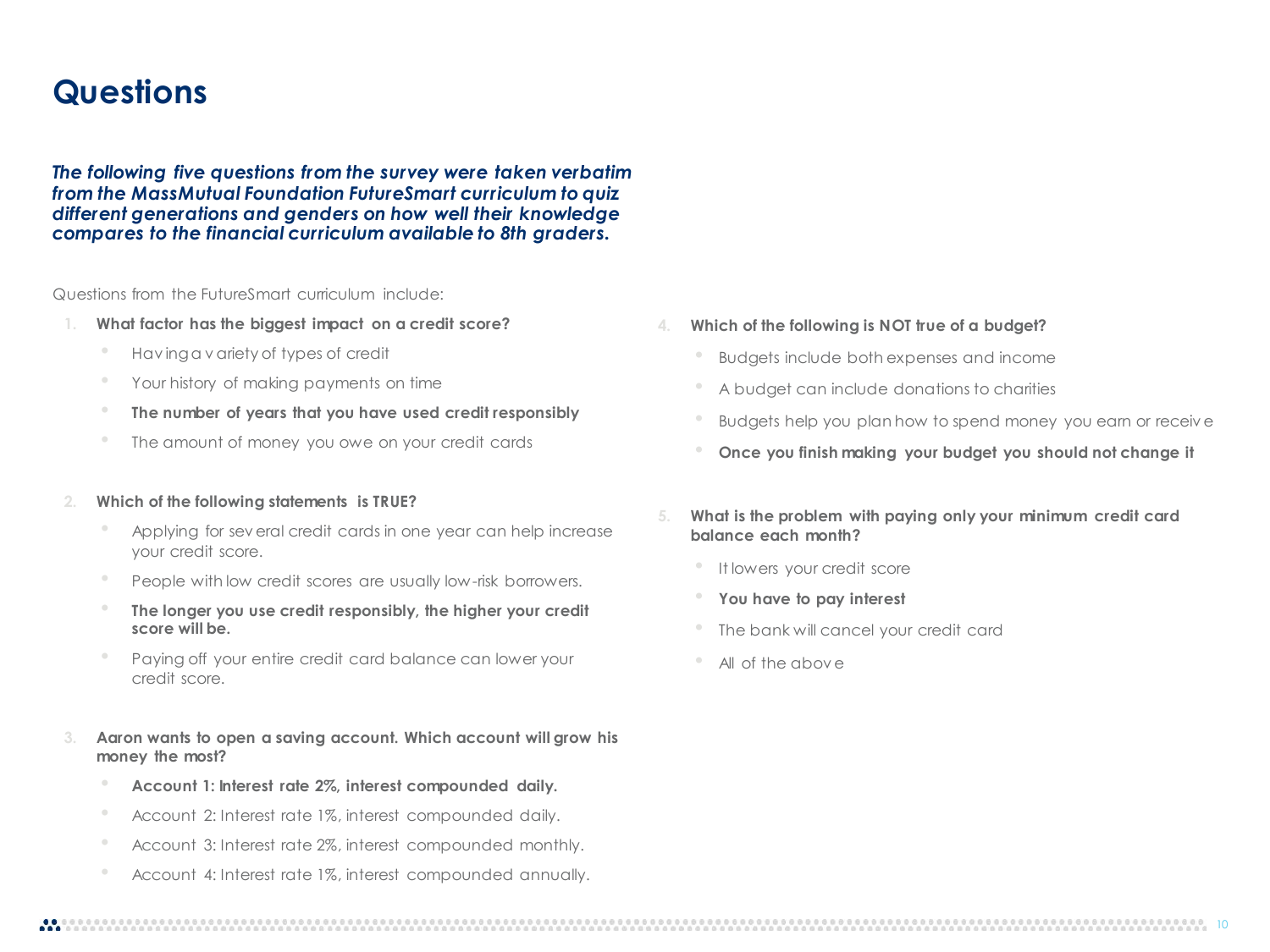#### **Just 14% of US adults received a grade of A+ by correctly answering 5 financial knowledge questions from the FutureSmart 8th grade curriculum.**

#### **Passing grade = 3 or more questions answered correctly**

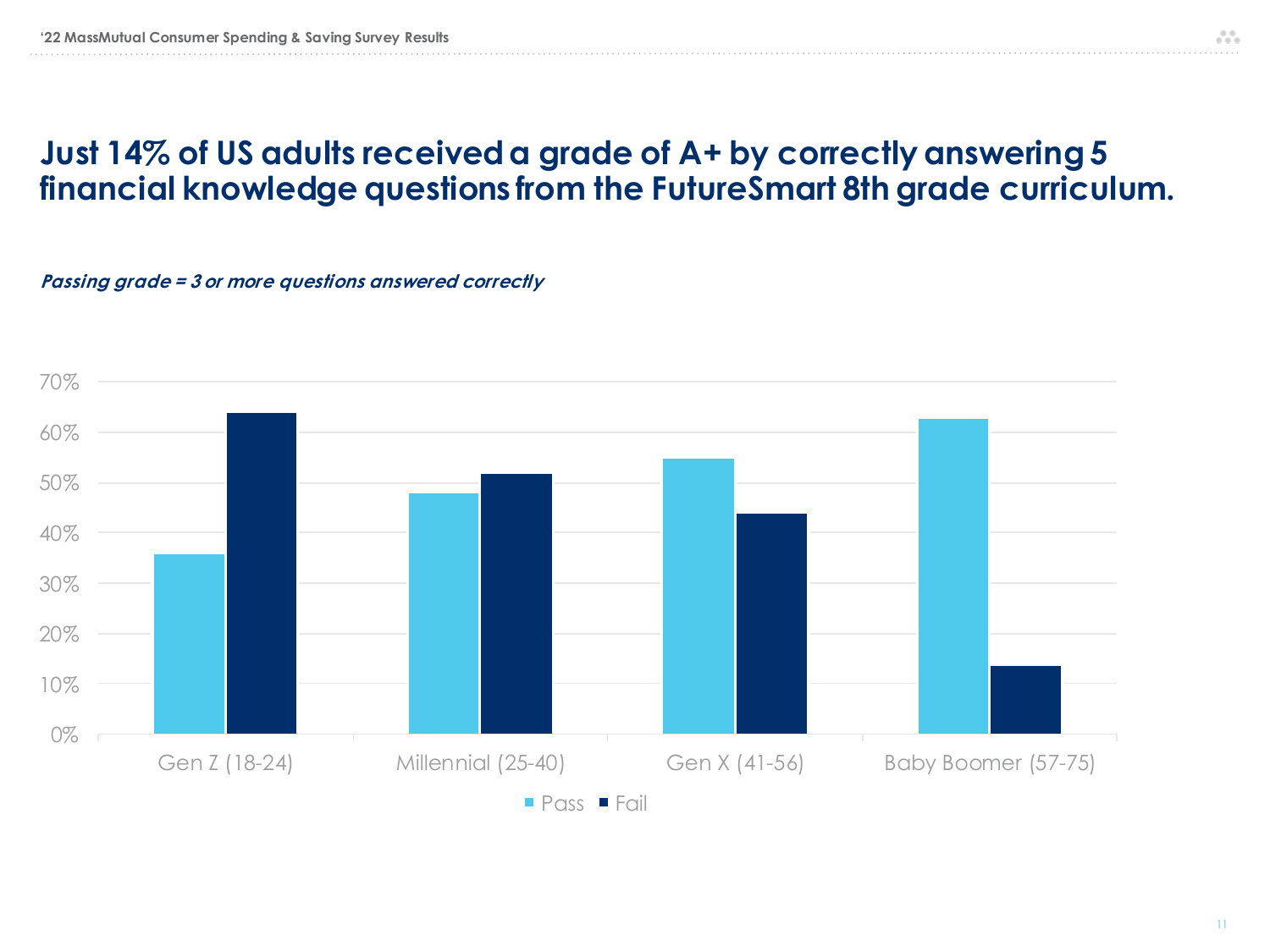#### **FutureSmart Takeaways**

**Baby Boomers and adult males might be just as smart as an 8th grader when it comes to financial acumen, as these groups scored the highest when presented with verbatim questions from the MassMutual Foundation FutureSmart curriculum that over 2 million students have taken. Baby Boomers and adult males were most able to correctly answer the FutureSmart questions, with 24% of Boomers and 18% of adult males answering all 5 correctly. In contrast, just 5% of Gen Z and Millennials answered all the ques tions correctly and surprisingly, only 1 in 4 (23%) of Millennials plan to spend time improving their financial knowledge.**

- **● Baby Boomers are most able to correctly answer the FutureSmart questions, with 24% answering all 5 correctly. In contrast, just 5% of Gen Z and Millennials answered all the questions correctly.**
- **● A little over half (52%) of Americans correctly identified timely payment history as the biggest factor influencing a credit score. Baby Boomers were the most likely to answer correctly (62%) compared to Gen Z (41%), who were the least likely.**
- **● 68% of Americans identified the statement "The longer you use credit responsibly, the higher your credit score will be" as true, with 82% of Baby Boomers and 67% of Gen X correctly identifying it as a true statement. Just 53% of Gen Z and 55% of Millennials identified it as true.**
- **● Younger Americans struggle to understand what savings account interest rates will grow money the most. Only 1 in 3 Gen Zers (34%) were able to correctly identify the highest yield account from a list of 4 accounts, and just under half of Millennials (49%) were able to do the same. In contrast, a majority of Gen X (63%) and Baby Boomers (87%) were able to identify the highest yield account.**
- **● Roughly half of US Adults (51%) know that budgets can be changed after making them, including 2 in 3 Baby Boomers (66%). Respondents were asked to identify the untrue statement about budgets, from a list of 4 statements, and nearly half (49%) were unable to do so. Baby Boomers are the only age group where more than half could correctly identify the untrue statement, with Millennials the least able to do so, at 38%.**
- **● When asked about the problem of only paying the minimum credit card balance each month, 58% of Americans correctly said "you have to pay interest". Baby Boomers were the most likely to be correct, at 70%, while less than half (43%) of Gen Z were able to answer correctly.**